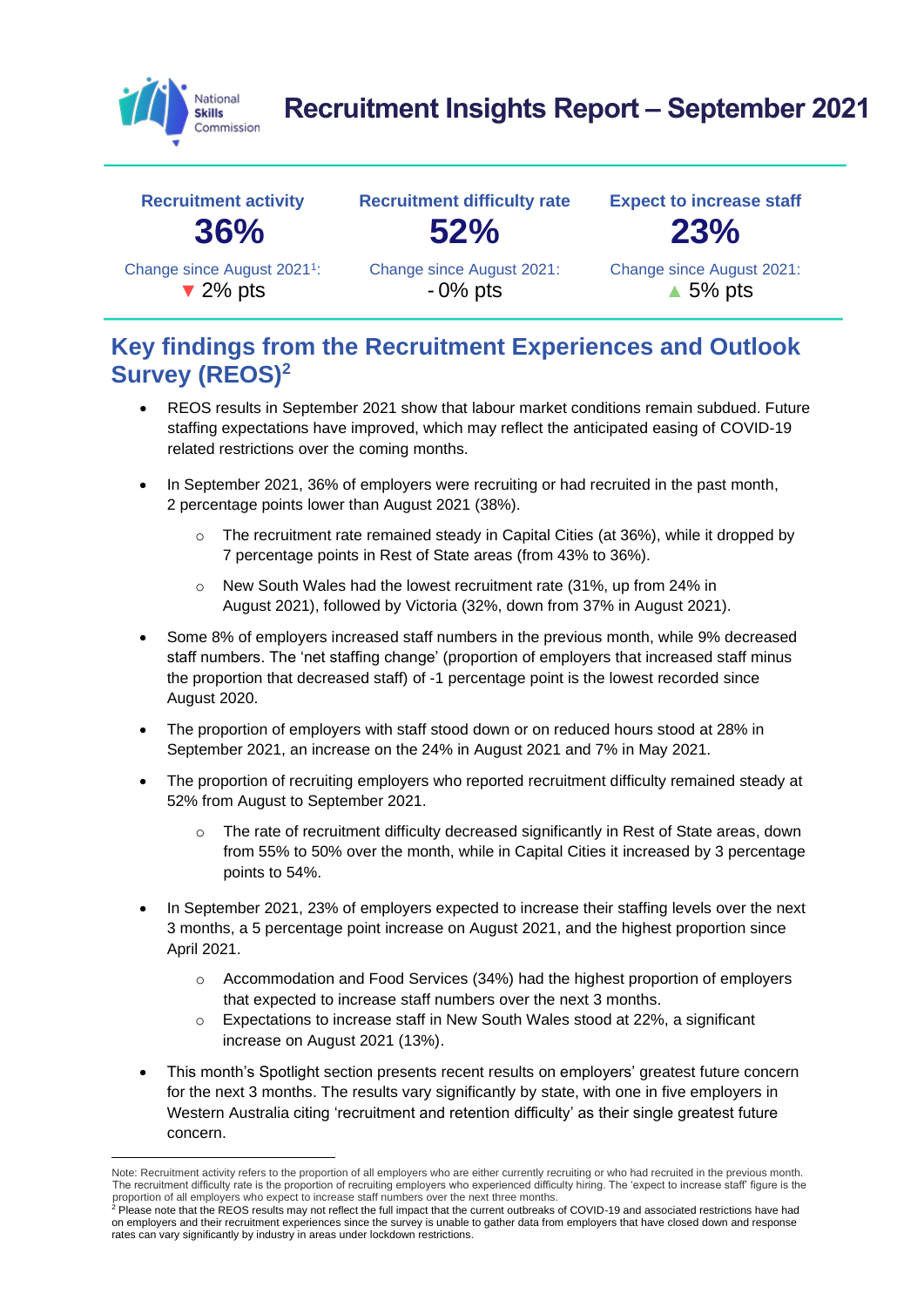#### **Recruitment activity**

- In September 2021, 36% of employers were recruiting or had recruited in the past month, 2 percentage points lower than August 2021 (38%).
- The recruitment rate remained steady in Capital Cities (at 36%) while it dropped by 7 percentage points in Rest of State areas (from 43% to 36%).
- New South Wales had the lowest recruitment rate of the states (31%, up from 24% in August 2021), followed by Victoria (32%, down from 37% in August 2021).
- Western Australia, South Australia and Tasmania had the highest recruitment rates (all 43%). For Western Australia, this was the lowest recruitment rate recorded since August 2020.
- The recruitment rate for businesses with 5 to 19 employees declined by 2 percentage points over the month to stand at 30% in September 2021. The recruitment rate for businesses with 20 or more employees declined by 4 percentage points, to 61%.
- Employers in Professional, Scientific and Technical Services (46%) and Accommodation and Food Services (43%) were most likely (out of the reported industries) to have recruited in September 2021.



Food Services

Scientific and Technical Services

<sup>&</sup>lt;sup>3</sup> Some industries are not reportable due to small sample sizes.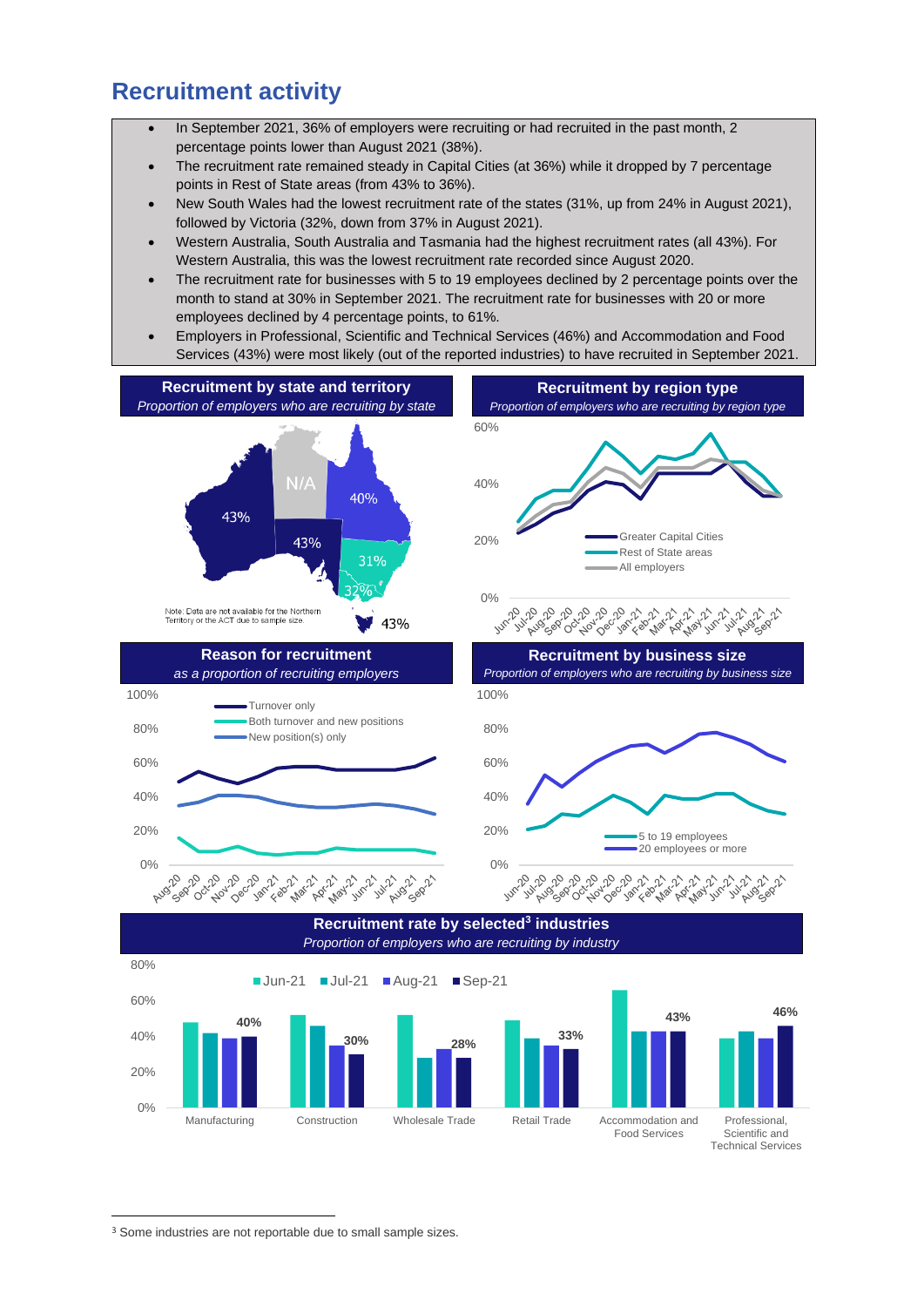#### **Staffing changes over the past month**

- In September 2021, 8% of employers had increased staffing levels over the past month, slightly below the result for August 2021 (9%). Some 9% of employers reported decreased staffing levels, the same as in August 2021. The 'net staffing change' (proportion of employers that increased staff minus the proportion that decreased staff) was -1 percentage point, the lowest result recorded since August 2020.
- In September 2021, Victoria recorded the lowest net staffing change (-6 percentage points), followed by New South Wales (-2 percentage points).
- Western Australia recorded the highest net staffing change of +8 percentage points, a slight increase on the +7 percentage point figure recorded for June, July and August 2021.
- Employers in Retail Trade and Wholesale Trade recorded the lowest net staffing change (both -6 percentage points), while Professional, Scientific and Technical Services recorded the highest (+5 percentage points).



<sup>4</sup> Some industries are not reportable due to small sample sizes.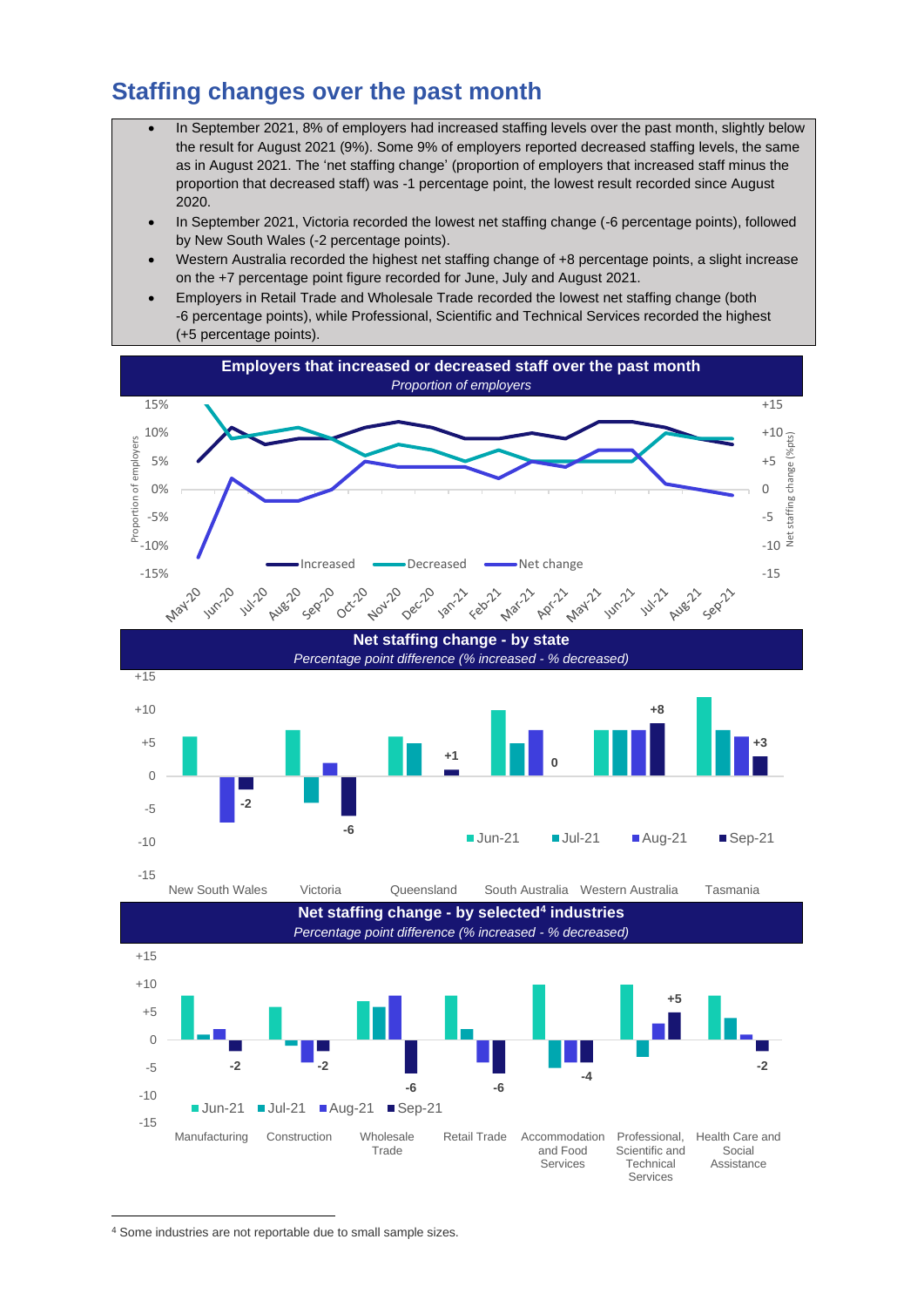### **Employers with staff stood down or on reduced hours**

- The proportion of employers with staff stood down or on reduced hours<sup>5</sup> stood at 28% in September 2021, an increase on the 24% recorded in August 2021 and much higher than the 7% recorded in May 2021.
- Over the month the proportion of employers with staff stood down or on reduced hours has increased in both Capital Cities (from 26% to 31%) and in Rest of State areas (from 18% to 21%).
- New South Wales had the highest proportion of employers with staff stood down or on reduced hours (41%), followed by Victoria (40%). On the other hand, Western Australia had the lowest proportion (3%), followed by South Australia (8%).
- The proportion of employers with staff stood down or on reduced hours was highest in Accommodation and Food Services (48%), followed by Health Care and Social Assistance (32%) and Construction (31%). Wholesale Trade recorded the largest increase over the month, from 13% in August 2021 to 30% in September 2021.



Technical Services

<sup>5</sup> The question on whether employers had staff stood down or on reduced hours was not asked in June or July 2021.

<sup>&</sup>lt;sup>6</sup> Some industries are not reportable due to small sample sizes.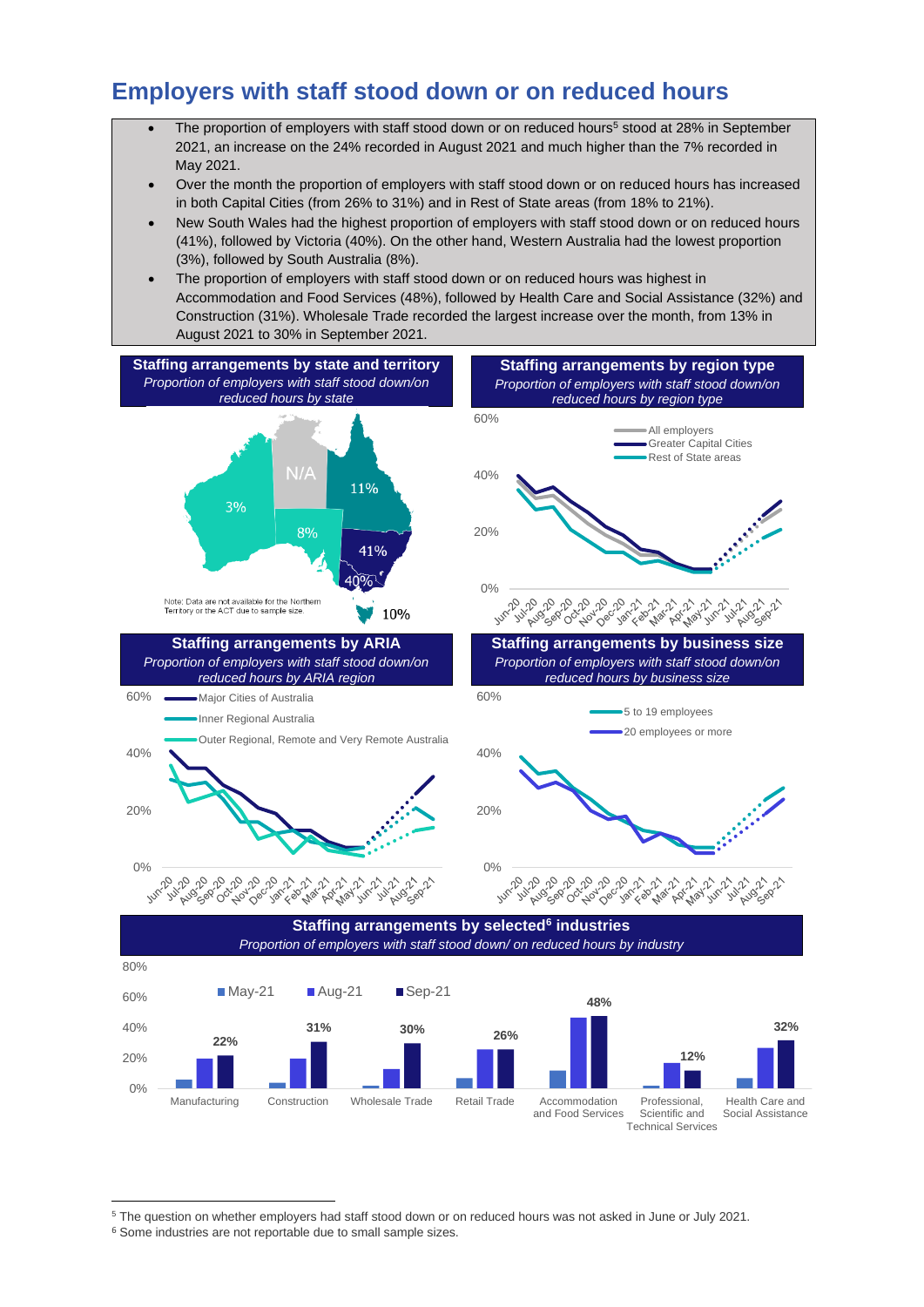#### **Recruitment difficulty rate**

- The proportion of recruiting employers who reported recruitment difficulty remained steady at 52% from August to September 2021.
- The rate of recruitment difficulty decreased notably in Rest of State areas, down from 55% to 50% over the month, while in Capital Cities it increased by 3 percentage points to 54%.
- Over the month the rate of recruitment difficulty remained the same for businesses with 20 or more employees (at 48%), while there was a slight increase for businesses with 5 to 19 employees (up from 54% to 55%).
- Higher skilled occupations remained considerably more difficult to recruit for compared with lower skilled<sup>7</sup> occupations, with a rate of recruitment difficulty of 60% and 46%, respectively.
- The difficulty rate for employers recruiting only for non-casual positions remained at 55% in September 2021, while for employers recruiting only for casual positions it decreased from 48% to 45% over the month.



<sup>&</sup>lt;sup>7</sup> In this report, lower skilled refers to occupations with an ANZSCO Skill Level of 4 or 5, while higher skilled refers to ANZSCO Skill Levels 1, 2 or 3.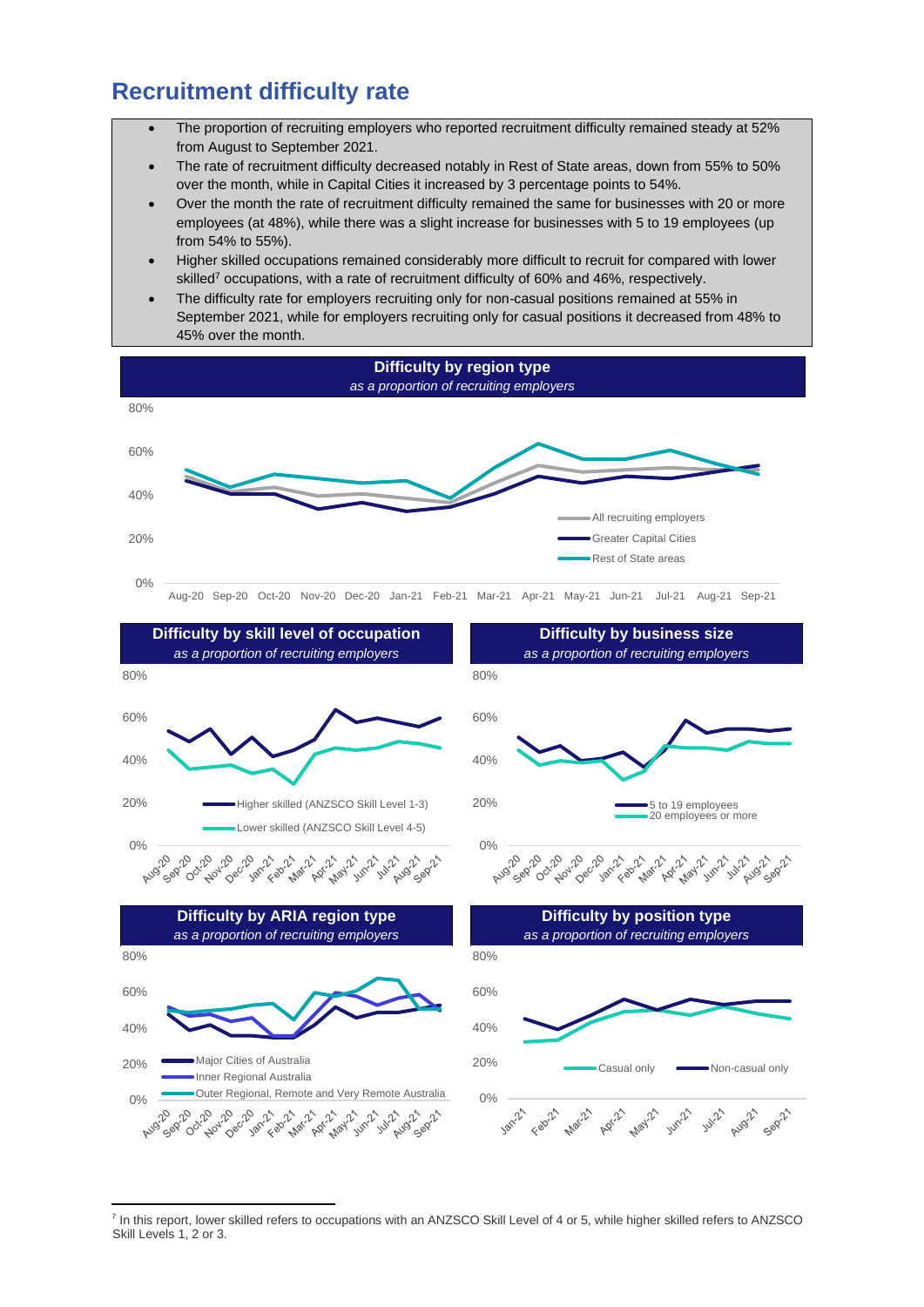#### **Staffing outlook**

- In September 2021, 23% of employers expected to increase their staffing levels over the next 3 months, a 5 percentage point increase on August 2021 and the highest proportion since April 2021.
- Western Australia had the highest proportion of employers expecting to increase staff numbers over the next 3 months (31%). Expectations to increase staff in NSW stood at 22%, a significant increase on August 2021 (13%).
- Over the past month, expectations to increase staffing levels rose in both Capital Cities (from 18% to 24%), and in Rest of State areas (from 19% to 22%).
- Accommodation and Food Services (34%) had the highest proportion of employers that expected to increase staff numbers over the next 3 months. This was an increase on the 25% recorded in August 2021, and the 18% recorded in July 2021.
- Wholesale Trade had the lowest proportion that expected to increased staff numbers (14%).
- The overall proportion of employers expecting to decrease staff numbers (2%) decreased over the month from August 2021 (5%).







<sup>&</sup>lt;sup>8</sup> Some industries are not reportable due to small sample sizes.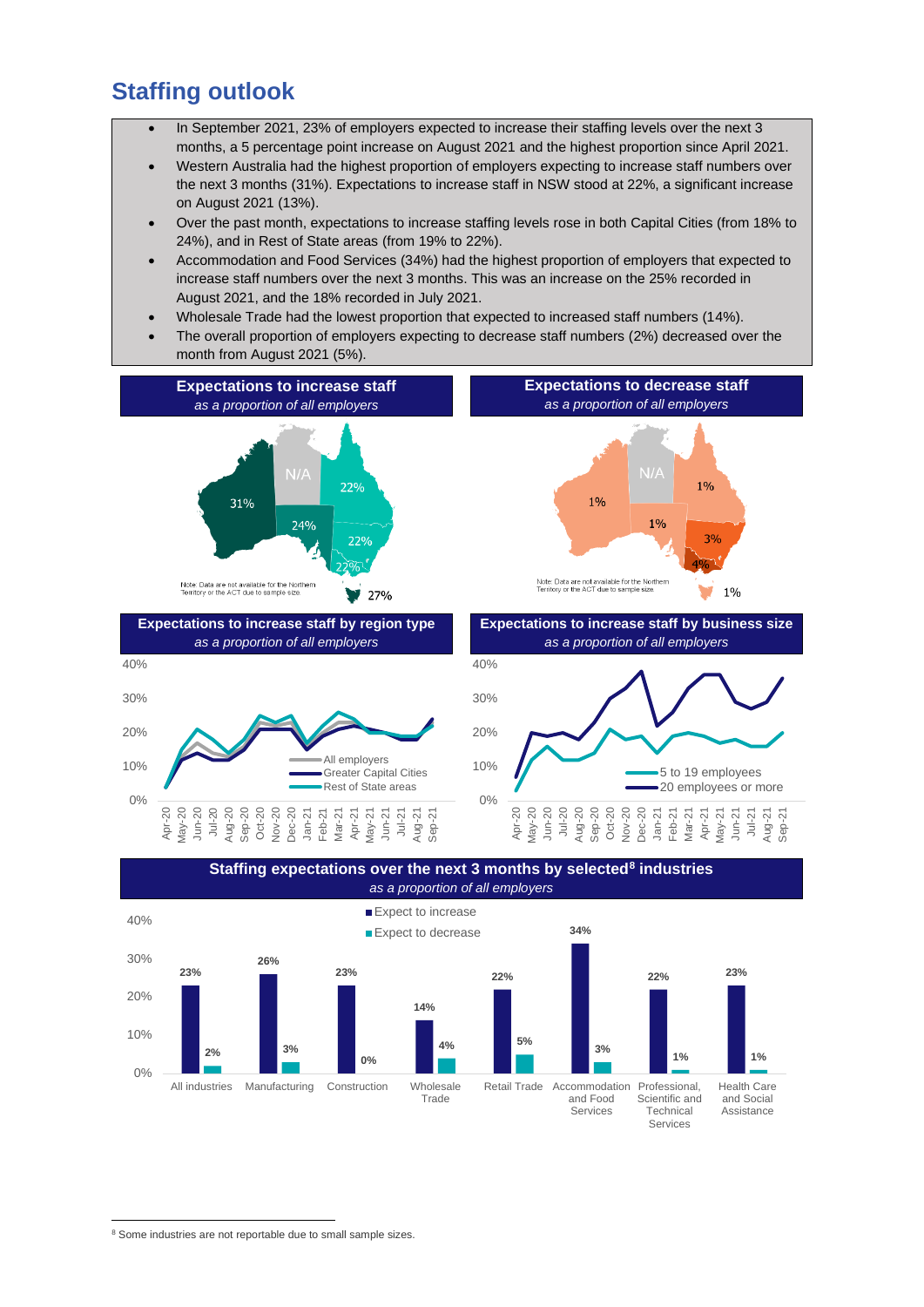## **Spotlight: Employers' Single Greatest Future Concern**

This month's Spotlight presents findings on employers' greatest future concerns for their business in the next 3 months, based on REOS data collected between 27 August 2021 to 30 September 2021. Note that employers were only asked to provide their *single greatest* concern for the next 3 months.

Overall, 24% of employers mentioned 'lockdowns' – either current or potential future lockdowns - as their greatest concern for the next 3 months. The second most common response was 'no concerns', mentioned by 14% of employers. COVID-19 restrictions (11%), including border closures, travel restrictions and quarantine requirements, was the third most common response, followed by a lack of demand for products and services (10%), and recruitment or retention difficulty (10%). Less common concerns included supply chain delays and disruptions (6%), problems with cash flow (4%), and the risk of staff contracting COVID-19 (3%).



Some 18% of employers had 'other concerns,' which included keeping up with demand, general business costs, health-related issues such as mental health and burnout, and concerns around vaccination requirements.

Employers' concerns varied by the extent to which they were impacted by COVID-19. <sup>9</sup> Employers impacted 'a little' or 'not at all' were more likely to have 'no concerns' about the next three months (26%) compared with employers impacted 'a great deal' or 'somewhat' by COVID-19 (5%). By contrast, lockdowns (26%), COVID-19 restrictions (15%), and a lack of demand for products and services (12%), were more commonly mentioned by employers who were impacted 'a great deal' or 'somewhat' compared with those only impacted 'a little' or 'not at all'.



<sup>&</sup>lt;sup>9</sup> In this period, 57% of employers were 'greatly' or 'somewhat' impacted by COVID-19, while 43% were impacted 'a little' or 'not at all'.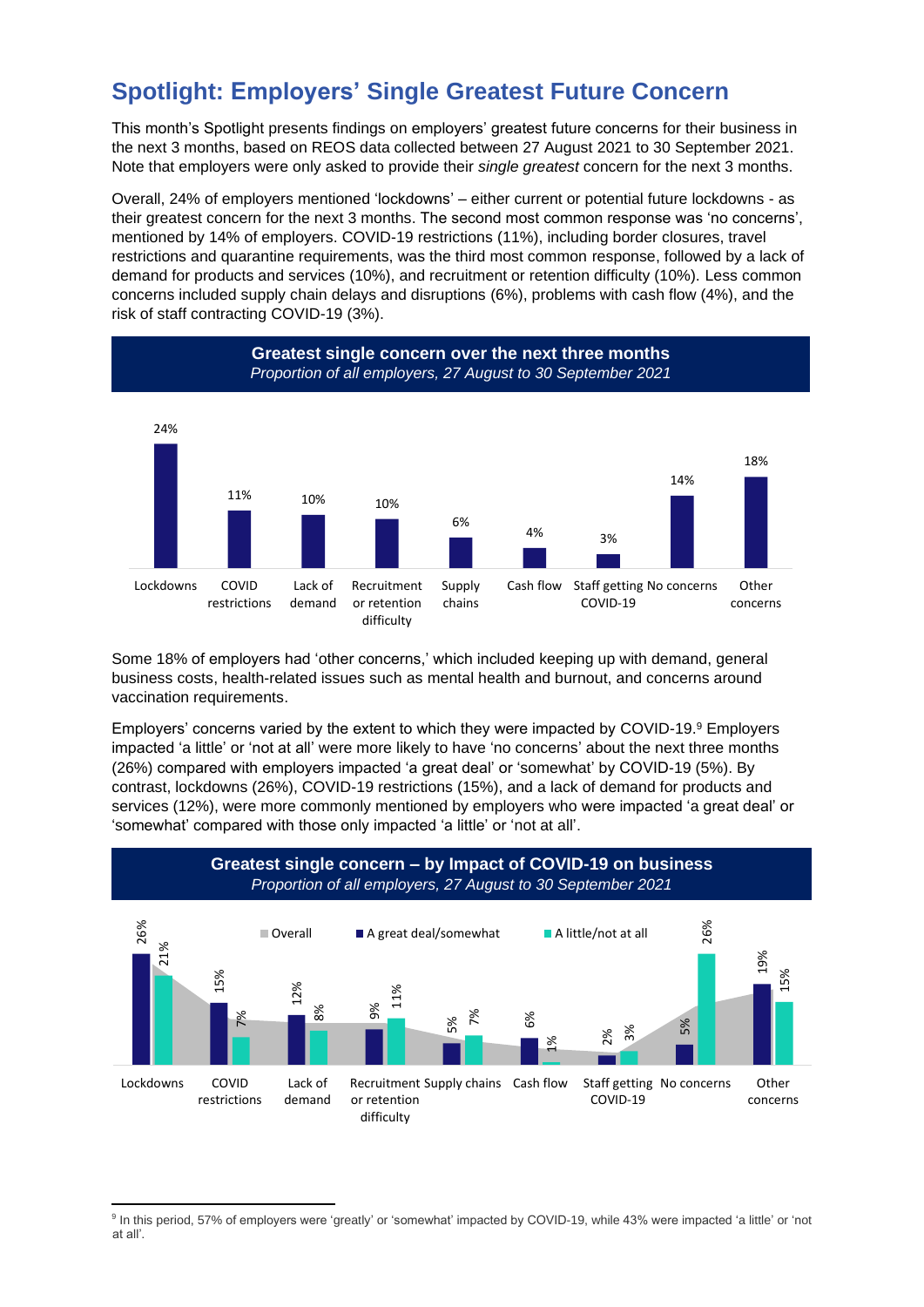Concerns also varied by the remoteness<sup>10</sup> of an employer's location. The proportion of employers who said that lockdowns were their greatest concern was higher in major cities than in outer regional and remote areas. Conversely, the proportion of employers who had 'no concerns' was highest in outer regional and remote areas. Recruitment and retention difficulty was a markedly more common concern in Outer Regional, Remote and Very Remote areas (17%) compared with Major Cities (8%).



The proportion of employers citing 'no concerns' varied substantially across states. Unsurprisingly, the states that have been most impacted by lockdowns – New South Wales and Victoria – were least likely to have 'no concerns', while employers in Western Australia (28%) and Tasmania (26%) were most likely to have 'no concerns'. Lockdowns were most commonly the greatest future concern for employers in Victoria (29%) and South Australia (28%), followed by New South Wales and Queensland (both 23%). Notably, employers in Western Australia were much more likely to be concerned about recruitment or retention difficulty (20%) compared with other states.



Results by selected industries reveal that employers in Professional, Scientific, and Technical Services (21%) were the most likely to have 'no concerns', while those in Accommodation and Food Services were the least likely to have 'no concerns' (8%). Concerns around current or future lockdowns were common across all industries, although most prevalent in Accommodation and Food Services and Wholesale Trade (both 26%). Supply chains were a common concern for Manufacturing (14%), Wholesale Trade (13%), Retail Trade (13%) and Construction (8%) but were rarely mentioned by employers in other reported industries.

 $10$  The classification used in this section is based on the Accessibility and Remoteness Index of Australia (ARIA+), which divides Australia into 5 'Remoteness Areas': Major Cities of Australia, Inner Regional Australia, Outer Regional Australia, Remote Australia and Very Remote Australia. In this analysis, Outer Regional Australia, Remote Australia and Very Remote<br>Australia have been combined into one category due to small sample sizes.